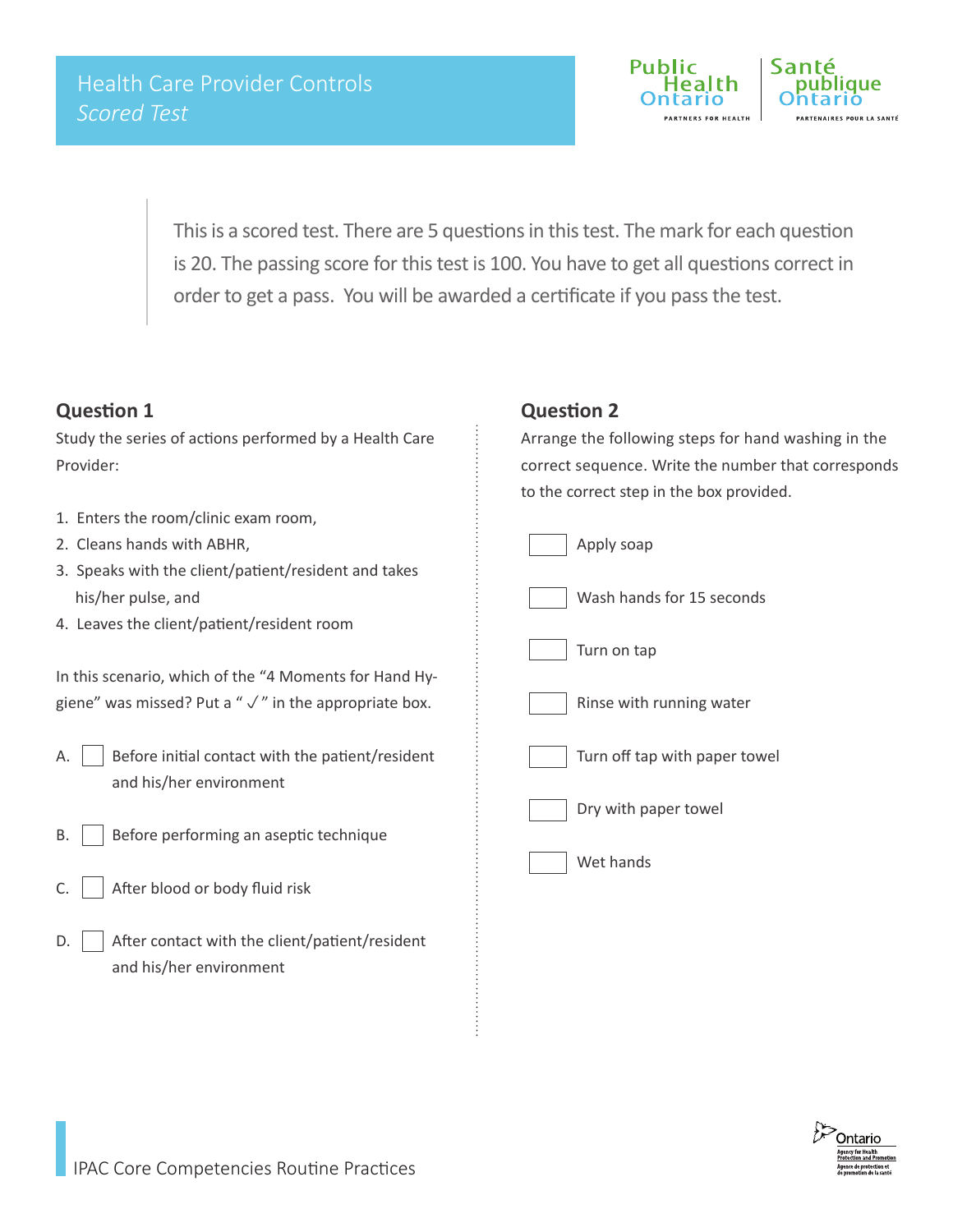

# **Question 3**

You are required to perform the following tasks. Select the appropriate type of PPE to use. If no PPE is required, select "no PPE." Put a " $\sqrt{ }$ " in the appropriate box.

|                                                                                                         | Gloves | Gown | <b>Facial Protection</b> | No PPE |
|---------------------------------------------------------------------------------------------------------|--------|------|--------------------------|--------|
| Push a bed                                                                                              |        |      |                          |        |
| Wipe up a urine spill on the floor with paper<br>towels                                                 |        |      |                          |        |
| Remove a client/patient/resident's dentures<br>from his/her mouth                                       |        |      |                          |        |
| Help a client/patient/resident to exercise his/her arm                                                  |        |      |                          |        |
| Take the temperature of a client/patient/resi-<br>dent who has new fever, cough, shortness of<br>breath |        |      |                          |        |

# **Question 4**

You have just performed continence care for a disoriented, uncooperative client/patient/resident, who has a new fever, cough and shortness of breath. You need to remove your PPE. Arrange the correct order for taking off PPE. Write the **number** that corresponds to the step in the box provided.

Remove eye protection Perform hand hygiene Remove gloves Perform hand hygiene again Remove gown Remove mask